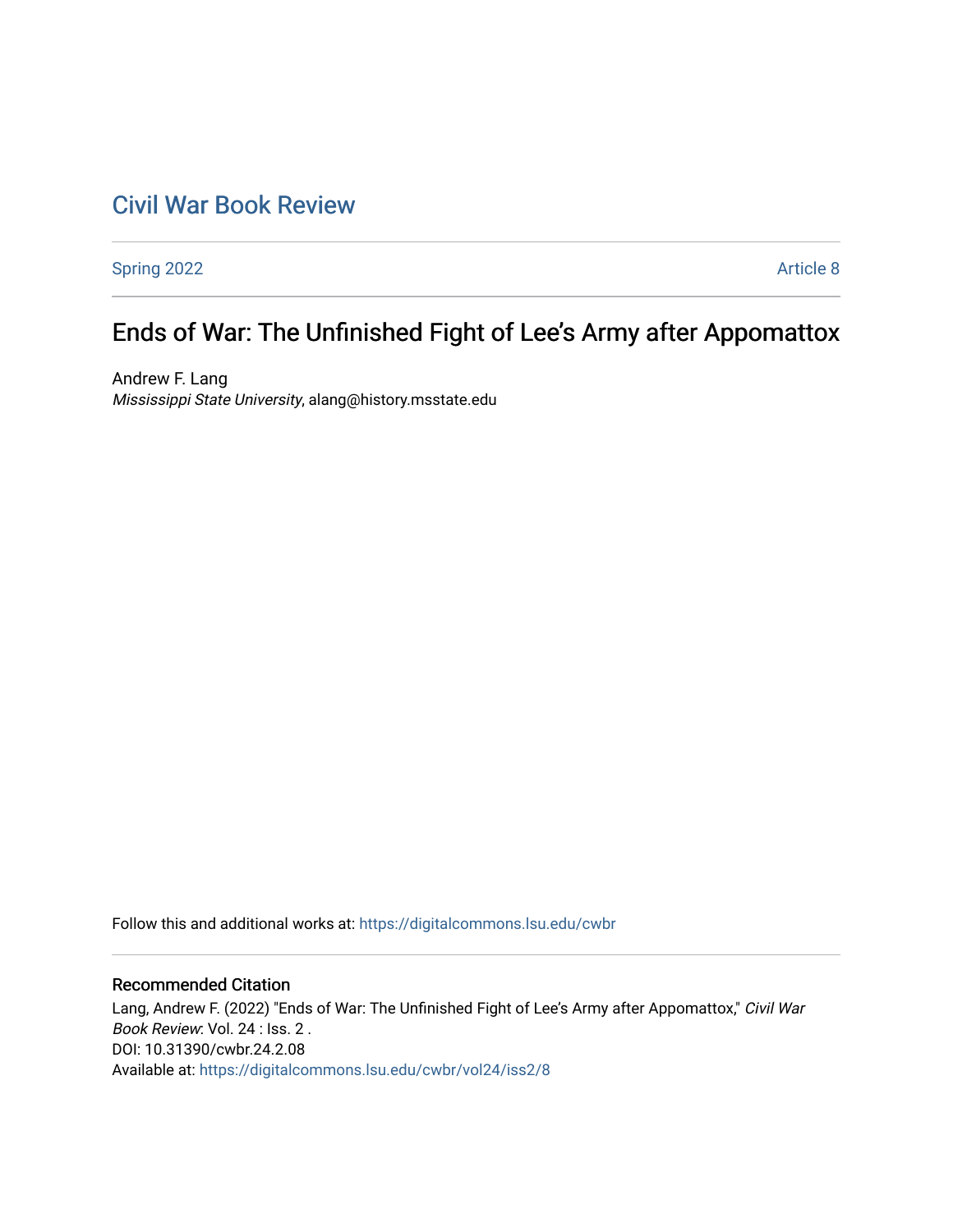### **Review**

#### **Lang, Andrew F.**

#### **Spring 2022**

**Janney, Caroline E.** *Ends of War: The Unfinished Fight of Lee's Army after Appomattox*. University of North Carolina Press, 2021. HARDCOVER. \$30.00 ISBN 9781469663371 pp. 344

Caroline E. Janney's remarkable *Ends of War* transports us to 1865 and the small village of Appomattox Court House, host to the two warring armies that for four years had scarred the Virginia landscape. The book opens with the smell of battle. We feel the tension as R. E. Lee contemplates surrendering to Ulysses S. Grant. We sense the pending jubilation bubbling in the Union ranks. We see the rays of emancipation beaming in the distance. And we perceive the labored groans emanating from near-conquered Confederates. When the armies departed Appomattox, *their* wars had ended. But had *the* war ended?

Just as the Civil War's grand finale appears, Janney intervenes. She informs us that the ends of war were much in doubt for those who experienced the dramatic events of April 9, 1865. On that day, the once formidable Army of Northern Virginia disappeared. But the nation's struggle continued. Janney, the John L. Nau III Professor in the History of the American Civil War at the University of Virginia, guides us on a spell-binding tour beyond Appomattox. She retraces the weary steps of Lee's disillusioned but defiant veterans as they wandered home. We also enter the Army of the Potomac and watch as loyal soldiers demobilized their Confederate foes, desperate to avoid the horrors of a stateless insurgency. And what of enslaved people coerced to labor in Lee's ranks? Some claimed their freedom. A few contemplated returning to their former plantations. Others endured the violent, brutal wrath from those white southerners whose dream of an independent slaveholding republic teetered on the verge of collapse.

Janney implores us to move slowly as we navigate the tumultuous days and weeks after Lee's surrender. Hastiness cedes a vital thread of understanding. Janney laments the many victims who have fallen prey to Appomattox's seductive allure. She reminds us that the capitulation of the Army of Northern Virginia did not signal a clean break between war and peace. Nor did it function as a seamless turning point in a war that continued long after April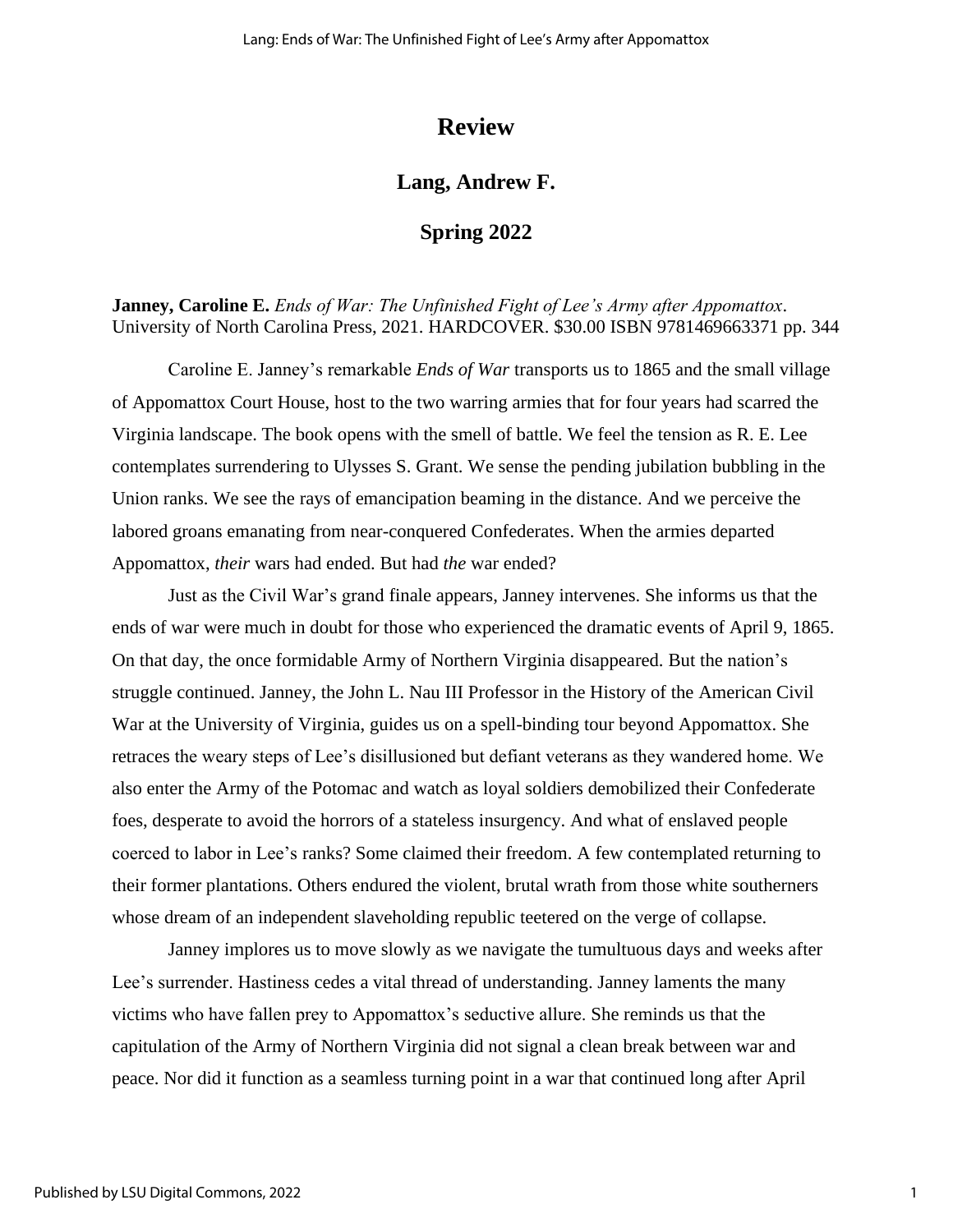1865, subsuming the politics and violence of Reconstruction. She instead "aims to strike a middle ground" to reveal how "the lived experience often does not offer such clear markers of periodization. What individuals and groups perceived as the 'end of the war' shifted and changed, often multiple times" (264).

Nowhere is Janney's observation more significant than in her dismantling of Lost Cause mythology. Peaceful reconciliation did not follow Lee and Grant as they exited Wilmer McLean's Appomattox home. Resentful and often seething, former Confederates proclaimed the nobility of their cause. They defied any allegation that they had been defeated in a fair fight. Lee himself fueled such devious renderings. Merciless Yankee hordes, he announced in his farewell speech to the troops, "compelled" the beleaguered southern army "to yield to overwhelming numbers and resources."<sup>1</sup> Of this foundational Lost Cause trope Janney observes, "they might have succumbed to a superior military power . . . but might did not make right. Defeat had not rendered their cause immoral or its soldiers less than heroic" (56-57). The Confederacy lived on in spirit though it had died in deed.

The unsettling reality of a vanquished yet vengeful enemy informed Ulysses S. Grant's terms of surrender. In the manner of his beloved commander-in-chief, Grant sought above all a just and lasting peace. He did not demand an unconditional capitulation. He worried that Lee's veterans might take to the hills and wage a devastating guerrilla war. The ensuing chaos would pervert the entire nation, reducing once virtuous combatants into bloodthirsty murderers. The "violent and remorseless revolutionary struggle" that Lincoln long feared<sup>2</sup> would collapse the republic in ways about which secessionists could only fantasize.

Grant thus opted to parole the Army of Northern Virginia's 26,000 soldiers who conceded at Appomattox. His terms permitted Lee's men to surrender their arms and return home on the condition that they would not resume hostilities against the United States. In exchange, the federal government would not harass Confederate veterans in their private lives.

With flawless precision, Janney traverses the dizzying intellectual and legal paradoxes of military paroles. Paroles afforded federal authorities with formal lists of soldiers who capitulated. Anyone who violated the terms of parole could be indicted. A parole also served to encourage

<sup>1</sup> General Order No. 9: https://www.nps.gov/apco/general-order-9.htm

<sup>2</sup>https://millercenter.org/the-presidency/presidential-speeches/december-3-1861-first-annualmessage#:~:text=purpose%20shall%20not-,degenerate%20into%20a%20violent%20and%20remorseless% 20revolutionary%20struggle.,-I%20have%20therefore